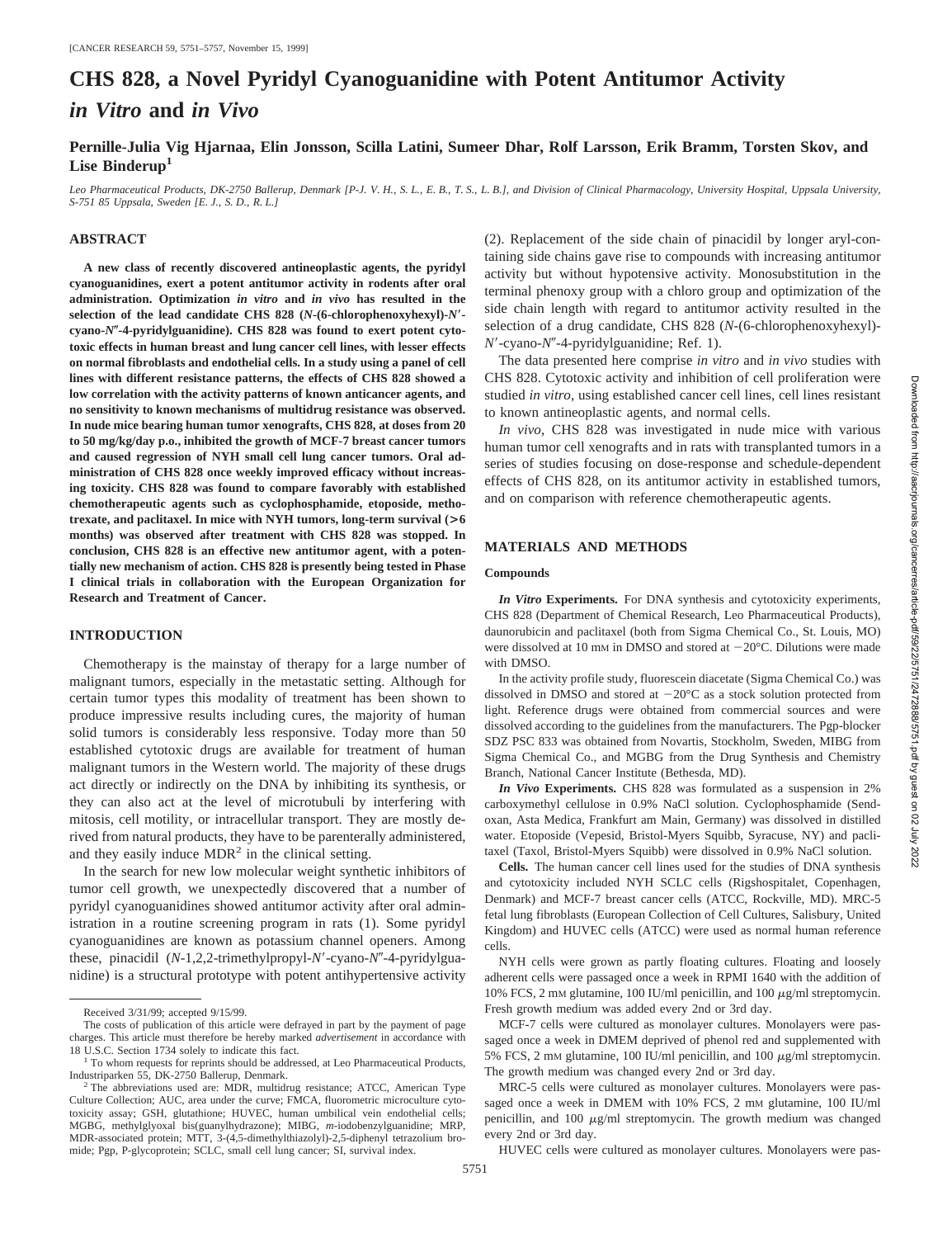saged once a week in M199 medium supplemented with 10% FCS, 0.1 mg/ml heparin, 30  $\mu$ g/ml endothelial cell growth supplement, 2 mM glutamine, 100 IU/ml penicillin, and  $100 \mu g/ml$  streptomycin. The growth medium was changed every 2nd or 3rd day.

For the activity profile studies, a human tumor cell line panel consisting of four sensitive parental cell lines, five drug resistant sublines, representing different mechanisms of resistance, and one cell line with primary resistance was used (3). The cell lines included the myeloma cell line RPMI 8226/S and its sublines 8226/Dox40 and 8226/LR-5 (W. S. Dalton, University of Arizona, Tucson, AZ), the lymphoma cell lines U-937 GTB and U-937-Vcr (4, 5), the SCLC cell line NCI-H69 and its subline H69AR (ATCC, Rockville, MD), the renal adenocarcinoma cell line ACHN (ATCC), and the leukemic cell line CCRF-CEM and its subline CEM/VM-1 (W. T. Beck, University of Tennessee, Memphis, TN).

The 8226/Dox40 was selected for doxorubicin resistance and shows the classical MDR phenotype with overexpression of Pgp 170 (6). The 8226/LR-5 was selected for melphalan resistance, proposed to be associated with increased levels of GSH (7, 8). The U-937-Vcr was selected for vincristine resistance, proposed to be tubulin-associated (5). The H69AR, selected for doxorubicin resistance, expresses a MDR phenotype proposed to be mediated by MRP (9, 10). The CEM/VM-1, selected for teniposide resistance, expresses an atypical MDR, which is proposed to be topoisomerase II (11, 12). The exact mechanism of resistance for the primary resistant ACHN cell line is not known and may be multifactorial (13).

The cell lines were grown in RPMI 1640 with 10% FCS, 2 mm glutamine, 50  $\mu$ g/ml streptomycin, and 60  $\mu$ g/ml penicillin. The 8226/Dox40 was treated once a month with doxorubicin at  $0.24 \mu g/ml$  and the 8226/LR-5 with melphalan at 1.53  $\mu$ g/ml at each change of medium. The U-937-Vcr was continuously cultured in the presence of 10 ng/ml of vincristine, and the H69AR was alternately fed with drug-free medium and medium containing 0.46  $\mu$ g/ml of doxorubicin. The CEM/VM-1 cell line was cultured in drug-free medium without any loss of resistance for a period of 6–8 months. The resistance patterns of the cell lines were routinely confirmed in control experiments.

In the xenograft studies, MCF-7 breast cancer cells (Clone L, N. Brünner, Rigshospitalet, Copenhagen, Denmark), NYH SCLC cells (P. Buhl Jensen, Rigshospitalet, Copenhagen, Denmark), and H-460 non-SCLC cells (ATCC, Rockville, MD) were used. The cells used in the rodent tumor studies included rat Yoshida hepatosarcoma cells (Finsen Institutet, Copenhagen, Denmark), and rat Walker 256 mammary carcinoma cells (Deutsche Krebsforschungzentrum, Heidelberg, Germany).

#### **Cell Line Experiments**

**DNA Synthesis.** The ability of CHS 828 to inhibit DNA synthesis was determined by the incorporation of tritiated thymidine. Paclitaxel and daunorubicin were used as reference compounds.

The MCF-7 and NYH cells were seeded in tissue culture vessels at the concentration of  $7.5 \times 10^3$  cells/ml, the test compounds were added 2 h after plating, and the cells were cultured with the test compounds for 96 h (MCF-7 cells) or 144 h (NYH cells). MRC-5 fibroblasts were seeded in tissue culture vessels at the concentration of  $2.5 \times 10^3$  cells/ml, the test compounds were added 2 h after plating, and the cells were cultured with the test compounds for 144 h. Endothelial cells were seeded at the concentration of  $25 \times 10^3$  cells/ml in multidish plates in M199 medium without heparin and endothelial cell growth supplement and were incubated for 24 h. Then the test compounds were added, and the cells were incubated for an additional 96 h with 1 ng/ml vascular endothelial growth factor and with 2% FCS.

Tritiated thymidine (5 Ci/mmol, Amersham, Denmark) was added to the cultures at the concentration of 1  $\mu$ Ci/ml, and the cells were incubated for an additional 4 h. The incorporated thymidine was measured with a  $\beta$ -counter. Each drug concentration was tested in triplicate.

**Cytotoxicity.** The ability of CHS 828 to induce cytotoxic effects was determined by the conversion of MTT to formazan by mitochondrial dehydrogenases. The cells were seeded in tissue culture vessels at the concentration of  $2.5 \times 10^3$  cells/ml, were incubated for 2 h, and were then exposed to the test compounds for 96 h (MCF-7 cells) or 120 h (NYH cells). Then, MTT was added at the concentration of 5 mg/ml, and the cells were incubated for 4 h. To solubilize the formazan product, 5% SDS was added to the cultures overnight. The absorbance of the solubilized formazan was then determined with an ELISA reader. Each drug concentration was tested in triplicate.

**Activity Profile Studies.** The FMCA is based on measurement of fluorescence generated from the hydrolysis of fluorescein diacetate to fluorescein by cells with intact plasma membranes and has been described in detail previously (14). Briefly, 180  $\mu$ l of cell suspension were seeded into the wells of 96-well microtiter plates prepared with drugs. Cell density ranged from 5 to  $20 \times 10^3$ cells/well. Each drug concentration was tested in triplicate. Six wells with cells but without drugs served as control and six wells with only culture medium as blank.

The plates were incubated for 72 h. At the end of the incubation period, the plates were centrifuged, and the medium was removed. The cells were washed once and 100  $\mu$ l/well of fluorescein diacetate (10  $\mu$ g/ml) was added. The plates were incubated for 45 min, and the generated fluorescence from each well was measured at 538 nm in a 96-well scanning fluorometer (Fluoroscan II, Labsystems OY, Helsinki, Finland).

To evaluate the schedule dependency of drug activity, RPMI 8226S cells were exposed to the drug for 2 or 72 h followed by washing and the addition of new culture medium, after which FMCA was performed at 72 h.

# **Animal Models**

**Animals and Animal Welfare.** All of the animal experiments were conducted according to the guidelines and ethical standards of the Danish Committee for Animal Experiments. Female NMRI nu/nu mice 6 weeks of age were purchased from M&B (Ry, Denmark). Female outbred Sprague Dawley rats, 4–6 weeks old, and female inbred Lewis rats, 9–11 weeks old, were obtained from M&B (Ejby, Denmark). The nude mice were housed under specific pathogen-free conditions, whereas the rats were maintained under standard laboratory conditions.

MCF-7 Xenografts. Oophorectomized 17 $\beta$ -estradiol-substituted NMRI nu/nu mice were inoculated with  $1-1.5 \times 10^7$  MCF-7 cells in both flanks, and the tumor growth was measured twice weekly for 8 weeks (15). The tumor area was used as expression of the tumor size and was calculated from two perpendicular diameters measured with a digital caliper (16). CHS 828 was given by oral gavage from day 21 when the mean tumor size  $\pm$  SE was 29  $\pm$  3 mm<sup>2</sup>. Each treatment group consisted of five to seven mice.

Two treatment schedules with CHS 828 were used:

(*a*) 20, 50, or 100 mg/kg once daily for 8 weeks; and

(*b*) 100 or 250 mg/kg once weekly for 8 weeks.

**NYH Xenografts.** NMRI nu/nu mice were injected with  $1 \times 10^7$  NYH cells s.c. in both flanks (17, 18). The tumor size was measured as described for the MCF-7 model. CHS 828 was given by oral gavage from day 14, when the tumor size was 30–130 mm2 . The tumor size doubled two to three times in 2 weeks. For this reason, vehicle-treated mice had to be euthanized between week 4 and 6. Each treatment group consisted of 6 to 15 mice.

Two treatment schedules with CHS 828 were used:

- (*a*) 1, 3, 10, 20, or 30 mg/kg once daily for 2 weeks; and
- (*b*) 100 or 250 mg/kg once weekly for 3 weeks.

To ascertain long treatment efficacy, the treated animals were observed for 6 months after the last dose.

CHS 828 at 20 mg/kg was compared with etoposide, paclitaxel, cyclophosphamide, and methotrexate using a once-daily schedule (from day 14 to day 28).

**H-460 Xenografts.** NMRI nu/nu mice were injected with  $5 \times 10^5$  H-460 non-SCLC cells in both flanks and treated from the day of inoculation with p.o. doses of CHS 828 ranging from 20 to 100 mg/kg daily for 2 weeks.

**Rat Tumors.** In the Yoshida ascites hepatosarcoma model,  $2 \times 10^7$  ascites cells were injected i.p. into inbred female Lewis rats (19, 20), and treatment with CHS 828 was started 3 days after tumor inoculation. CHS 828 was given p.o. at 20–100 mg/kg once daily for a maximum of 21 days. Each treatment group consisted of six rats.

The Walker 256 breast carcinosarcoma tumor was grown by weekly passage in female outbred Sprague Dawley rats (21). Tumor pieces were mechanically disrupted, and a tumor cell suspension of  $1 \times 10^7$  cells was injected s.c. into the inguinal region. Animals were treated with CHS 828 at a daily oral dose of 20 mg/kg from the day of tumor injection to day 9, when the tumors were dissected and weighed. Each treatment group consisted of 6 animals.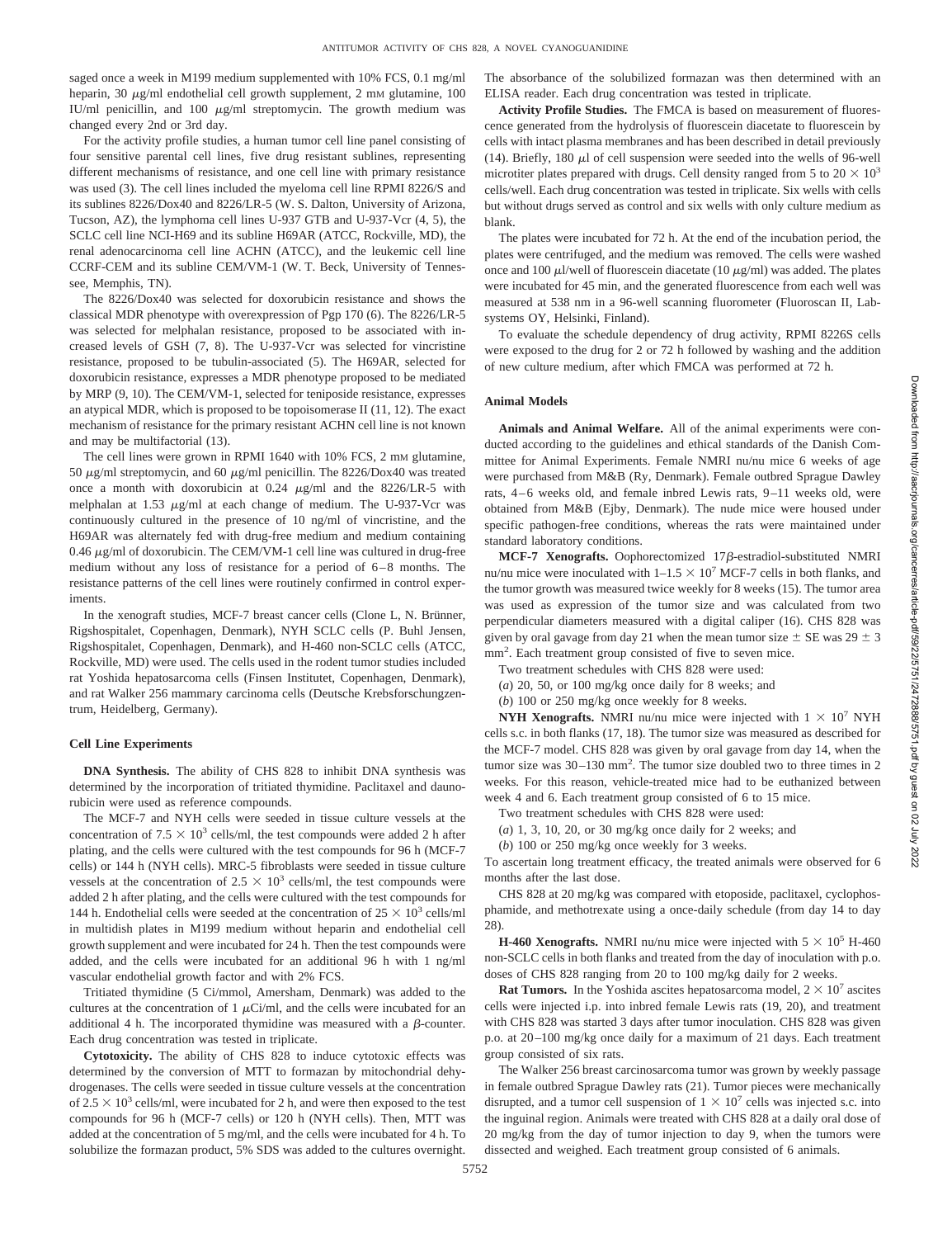### **Statistical Methods**

In the DNA synthesis and cytotoxicity studies, the  $IC_{50}$  values were calculated from the dose-response curves and were expressed as the mean  $\pm$  SD of two to three independent experiments.

In the activity profile study, tumor cell survival was presented as the SI, defined as the fluorescence in experimental wells expressed in per cent of that in control wells, with blank values subtracted. The concentration-response data were expressed as the mean  $\pm$  SE obtained from three independent experiments.  $IC_{50}$  values obtained in the cell line panel were used for comparing the activity of CHS 828 with other compounds using Pearson's correlation coefficient as previously described (22). Curve fitting and parameter estimation in Fig. 1 were performed with the Graphpad Prism software (Graphpad Software, Inc., San Diego, CA), using nonlinear regression and a standard sigmoidal concentration-response model with variable slope. CHS 828 exposure (AUC) was calculated as the CHS 828 concentration multiplied by the exposure time, as the drug was shown to be stable under assay conditions.

In the animal models, tumor sizes were expressed as the mean  $\pm$  SE of tumor areas for the animals alive at the time of measurement. Comparison with controls was expressed as *T*/*C* % (median tumor area in the treated group  $\div$  median tumor area in the vehicle group  $\times$  100). Significance was tested with the Mann-Whitney *U* test.

# **RESULTS**

# **DNA Synthesis and Cytotoxicity**

**NYH SCLC Cells and Lung Fibroblasts.** The potency of CHS 828 in NYH SCLC cells measured by the thymidine incorporation assay and by the MTT assay was in the same range as that of paclitaxel and daunorubicin (Table 1). In normal fetal lung fibroblasts, CHS 828 was about 100 times less active than in NYH cells. In contrast, paclitaxel and daunorubicin potently inhibited thymidine incorporation in both NYH cells and lung fibroblasts.

**MCF-7 Breast Cancer Cells and Endothelial Cells.** Measured by the thymidine incorporation assay, the potency of CHS 828 in breast

Table 1 *DNA synthesis and cytotoxicity in NYH SCLC cells and normal lung fibroblasts: effects of CHS 828, paclitaxel, and daunorubicin*

Results are expressed as the mean  $IC_{50}$  concentration  $\pm$  SD of two to three experiments.

|                |                                         | NYH SCLC $(IC_{50}$ nm) |                                       |
|----------------|-----------------------------------------|-------------------------|---------------------------------------|
|                | ${}^{3}$ H-TdR inc. <sup><i>a</i></sup> | <b>MTT</b>              | $(IC_{50}$ nM)<br>${}^{3}$ H-TdR inc. |
| <b>CHS 828</b> | $2.7 \pm 2.0$                           | $0.5 \pm 0.0$           | $188 \pm 130$                         |
| Paclitaxel     | $4.3 \pm 3.3$                           | $7.0 \pm 1.7$           | $6.2 \pm 1.5$                         |
| Daunorubicin   | $3.9 \pm 0.9$                           | $8.3 \pm 1.7$           | $5.8 \pm 0.9$                         |

Incorporation of tritiated thymidine.

cancer cells was in the same range as that of daunorubicin, whereas paclitaxel was 6 times more potent (Table 2). Measured by the cytotoxicity MTT assay, paclitaxel and daunorubicin showed the same potency as in the thymidine incorporation studies, whereas CHS 828 was about 4 times more potent. In HUVEC cells, CHS 828 was markedly less active than in tumor cells. Paclitaxel and daunorubicin had  $IC_{50}$  values more similar to those obtained with tumor cells.

# **Activity Profile**

To further study the antiproliferative activity profile of CHS 828, a panel of 10 cell lines with different resistance patterns was chosen. Clear differences in the potency of CHS 828 were observed among the 10 cell lines with respect to both  $IC_{50}$  and maximal effect ( $E_{\text{max}}$ ), and the concentration-response curves were typically plateau-shaped at higher concentrations (Fig. 1A). At 100  $\mu$ M, the drug was highly cytotoxic against all of the cell lines with SI values  $\leq$ 10% (data not shown). The U937 cell lines were the most sensitive, whereas the ACHN cell line was the most resistant cell line in terms of  $IC_{50}$  (Fig. 1*B*). When the overall activity pattern was compared with the corresponding activity data for 10 standard drugs and 2 clinically used guanidine compounds (MIBG and MGBG), low-to-moderate correlation coefficients were observed (Table 3). When this comparison was extended to 100 other investigational cytotoxic or antiproliferative compounds, all of the correlation coefficients obtained were less than  $0.65$  (range,  $-0.45$  to 0.65), except for eosinophilic cationic protein (ECP), for which the correlation was 0.79 (data not shown).



Fig. 1. Cytotoxic activity of CHS 828 in a panel of 10 human tumor cell lines measured by the FMCA after a 72-h incubation with continuous exposure (A). Calculated log IC<sub>50</sub>s are shown in *B* and the maximum effect (E<sub>max</sub>) in *C*. Curve fitting and parameter estimation were performed with a standard sigmoidal concentration-response model with variable slope. The results are presented as mean values  $\pm$  SE obtained from three independent experiments.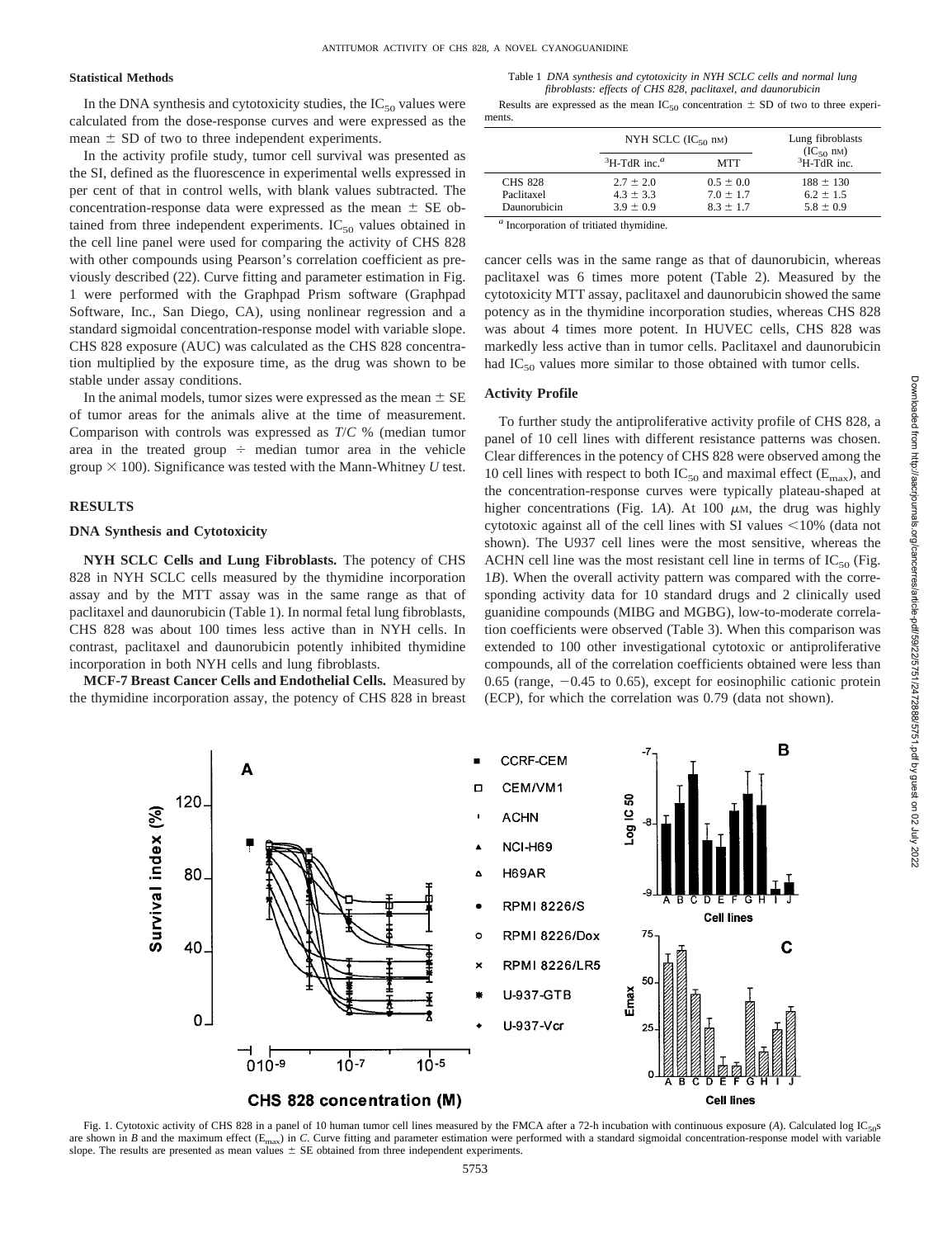From the concentration-effect graphs in Fig. 1, *A* and *C*, it is apparent that CHS 828 showed a diminished activity  $(E_{\text{max}})$  against the Pgp-expressing subline compared with the parental one. Addition of the Pgp-blocker SDZ PSC 833 at  $1-3$   $\mu$ g/ml to RPMI 8226/Dox40 cells only marginally increased the sensitivity to CHS 828, and the effect was of similar magnitude in the parental line. At these concentrations, SDZ PSC 833 produced a near complete reversal of doxorubicin resistance (data not shown). In addition, CHS 828 was shown not to interfere with the function of the Pgp in Pgp-overexpressing  $MCF-7<sub>adr</sub>$  cells, in the standard chemosensitizer assay performed by Panlabs, Inc. (Bothell, WA; data not shown). No significant sensitivity to MRP, GSH, or tubulin-associated MDR, was apparent when comparing the concentration-response curves of the parental cell lines and their resistant sublines (Fig. 1, *A-C*).

To investigate the time dependency of the induction of the cytotoxic effects of CHS 828, RPMI 8226/S cells were incubated with the drug for 2 and 72 h, respectively. Continuous exposure for 72 h, compared with 2 h, produced a left-shifted dose-response curve (Fig. 2*A*). However, when the SI was plotted against the AUC (concentration  $\times$  h), the difference between the two incubation schedules disappeared (Fig. 2*B*).

# **Animal Models**

**MCF-7 Xenografts in Nude Mice.** CHS 828 was administered daily at 20, 50, or 100 mg/kg p.o. to mice with established tumors from day 21 to 70 after inoculation (Fig. 3*A*). The dose of 20 mg/kg tended to delay tumor growth for the first 3 weeks of treatment, but, thereafter, tumor growth resumed. The dose of 50 mg/kg arrested tumor growth, but two mice died during the experiment. The remaining mice showed no sign of toxicity (no weight loss). The highest dose of CHS 828 (100 mg/kg/day) was toxic to all of the mice. CHS 828 was next administered once weekly at 100 or 250 mg/kg/week (Fig. 3*B*). At 100 mg/kg, no significant effect on tumor regression was observed. Mice that were given 250 mg/kg had tumor regression

Table 2 *DNA synthesis and cytotoxicity in MCF-7 breast cancer cells and endothelial cells: effects of CHS 828, paclitaxel, and daunorubicin*

Results are expressed as the mean  $IC_{50}$  concentration  $\pm$  SD of two to four experiments.

|                | MCF-7 breast cancer cells<br>$(IC_{50}$ nM) |                 | Endothelial cells                  |
|----------------|---------------------------------------------|-----------------|------------------------------------|
|                | ${}^{3}$ H-TdR inc. <sup><i>a</i></sup>     | <b>MTT</b>      | $(IC_{50}$ nm) ${}^{3}H$ -TdR inc. |
| <b>CHS 828</b> | $31.0 \pm 24.0$                             | $7.3 \pm 3.3$   | $5650 \pm 212$                     |
| Paclitaxel     | $4.9 \pm 0.8$                               | $8.6 \pm 0.3$   | $5.3 \pm 0.2$                      |
| Daunorubicin   | $39.0 \pm 4.9$                              | $38.5 \pm 36.0$ | $45.0 \pm 1.0$                     |

*<sup>a</sup>* Incorporation of tritiated thymidine.

Table 3 *Activity pattern of CHS 828: correlation with chemotherapeutic agents with various mechanisms of action and with two structurally related guanidines, MIBG and MGBG*

| Drugs          | Mechanistic class | $R^a$   |  |  |
|----------------|-------------------|---------|--|--|
| Etoposide      | Topo II inhibitor | 0.57    |  |  |
| <b>MIBG</b>    | Other             | 0.30    |  |  |
| Daunorubicin   | Topo II inhibitor | 0.20    |  |  |
| MGBG           | Other             | 0.16    |  |  |
| Cladribine     | Antimetabolite    | $-0.01$ |  |  |
| Paclitaxel     | Tubulin-active    | $-0.03$ |  |  |
| Vincristine    | Tubulin-active    | $-0.06$ |  |  |
| Topotecan      | Topo I inhibitor  | $-0.19$ |  |  |
| 5-Fluorouracil | Antimetabolite    | $-0.28$ |  |  |
| $4-Hc^b$       | Alkylating agent  | $-0.29$ |  |  |
| Cisplatin      | Alkylating agent  | $-0.32$ |  |  |
| Cytarabine     | Antimetabolite    | $-0.34$ |  |  |
|                |                   |         |  |  |

 $\alpha$  *R*, Pearson's correlation coefficient.  $\beta$  4-Hc, hydroperoxy-cyclophosphamide (active metabolite of cyclophosphamide); Topo II, topoisomerase II.



Fig. 2. Dependency of exposure time in CHS 828-induced cytotoxicity. RPMI 8226/S cells were cultured for 72 h, CHS 828 was present for 2 h  $(\blacksquare)$  or for 72 h  $(\blacktriangle)$ . In *A*, the drug concentration is shown on the *X*-axis, whereas in *B*, the total drug exposure (AUC  $=$  drug concentration  $\times$  exposure time) is used. The results are presented as mean values  $\pm$  SE obtained from three independent experiments.

already in the week after the first dose. One mouse died during this experiment, whereas the remaining mice showed no loss of body weight after 7 weeks of dosing.

**NYH Xenografts in Nude Mice.** CHS 828 was administered daily at 3, 10, 20, and 30 mg/kg p.o. to mice with established tumors from day 14 to 28 after inoculation (Fig. 4*A*). The dose of 3 mg/kg was without effect, whereas tumor growth arrest was observed with 10 mg/kg. Twenty and 30 mg/kg caused regression of tumors. No weight loss was observed in any of the treatment groups.

Once-a-week administration of 100 mg/kg or 250 mg/kg of CHS 828 on day 14, 21, and 28 caused rapid regression of tumors (Fig. 4*B*). Regression of tumors continued throughout the observation period, which lasted for more than 6 months after cessation of treatment (Fig. 4*B*). In the group treated with 250 mg/week, regression was observed after the first dose, and at the end of the experiment, no tumors persisted. All of the mice survived, and no loss of body weight was observed in any of the mice.

The effects of CHS 828 were compared with those of reference chemotherapeutic agents in the NYH xenograft model (Table 4). CHS 828, etoposide, methotrexate, and cyclophosphamide were administered p.o., whereas paclitaxel was given s.c. All of the reference compounds were used at the maximally tolerated dosages. Of these, only paclitaxel showed significant activity with a *T*/*C* value of 48%. CHS 828 was extremely efficient, having a *T*/*C* value of 0%, at doses below the maximum tolerated dose.

**H-460 Xenografts in Nude Mice.** CHS 828 was administered daily at doses ranging from 20 to 100 mg/kg p.o. for 2 weeks from the day of the inoculation of tumor cells. No effect of CHS 828 was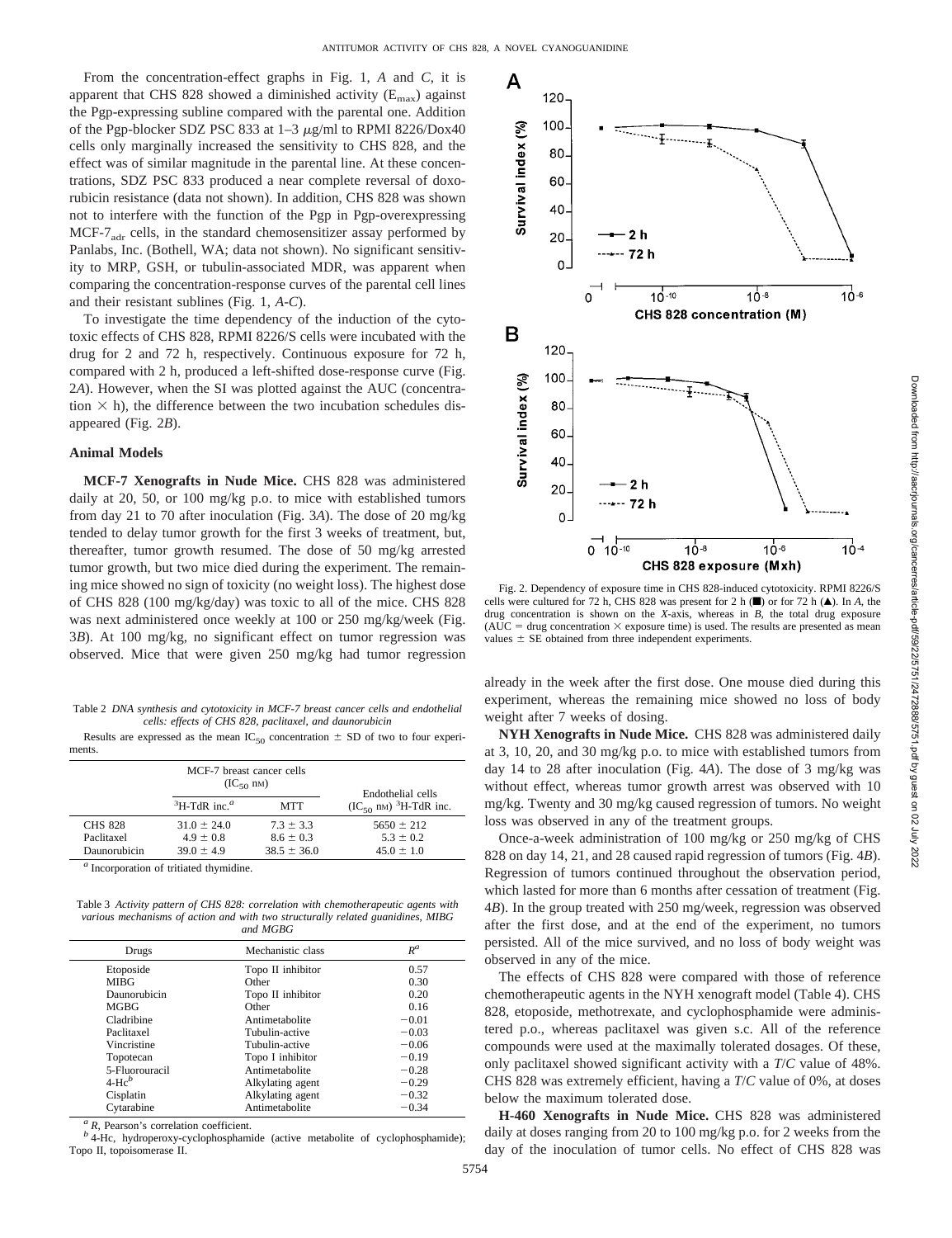

Fig. 3. Effects of CHS 828 in nude mice with MCF-7 breast cancer tumors. Ovariectomized and estrogen-substituted female mice were inoculated with  $5 \times 10^6$  MCF-7 cells in both flanks. CHS 828 was administered p.o. from day 21 to day 70. *A*, effects on tumor size after treatment once daily; *B*, effects after treatment once weekly.

observed on tumor growth in this model of non-SCLC (data not shown).

**Rat Tumors.** In rats with i.p. implanted Yoshida hepatosarcoma cells, CHS 828 was found to prolong survival time by more than 100%, when administered at doses ranging from 20 to 50 mg/kg p.o. (given once daily or once every second day). In rats with s.c. Walker 256 breast carcinosarcomas, CHS 828 at 20 mg/kg p.o. once daily reduced tumor weight by 80%, compared with control tumors (data not shown).

# **DISCUSSION**

CHS 828 is a recently discovered antitumor drug candidate, belonging to a group of pyridyl cyanoguanidines that hitherto have attracted pharmacological interest as hypotensive agents because of their activity as potassium channel openers. This activity is, however, not associated with the antitumor activity, and CHS 828 has no potassium channel-opening activity (1). Pyridyl cyanoguanidines have not previously been shown to exert antitumor effects, but two structurally related benzylguanidines (MIBG and MGBG) have shown cytotoxic effects in cultured cancer cells and antitumor responses in animals (23, 24). MIBG is a structural and functional analogue of epinephrine, and its radio-iodinated form has been used for scintigraphic detection and radiotherapy of tumors derived from adrenergic tissues (24). MIBG and MGBG were included as reference compounds in our cell line activity pattern studies, but no significant correlation with the profile of CHS 828 was observed.

In the present study, the antiproliferative and cytotoxic effects of

CHS 828 were studied in MCF-7 human breast cancer cells and in NYH human SCLC cells—the two cell types that were also used for the *in vivo* tumor studies in nude mice. The MCF-7 cells are broadly used as a representative of a classic estrogen-dependent tumor, with an intact p53-dependent repair mechanism (25). The NYH cells are aggressive SCLC cells that have lost several tumor suppressor proteins such as pRB and p130 (26). The NYH cells are resistant to the alkylating agent 1,3-bis-(2-chloroethyl)-1-nitroso-urea (18).

*In vitro*, CHS 828 displayed a potency similar to that of the reference cytotoxic agents daunorubicin and paclitaxel. Comparative studies with normal cells were performed using fetal lung fibroblasts as normal counterparts for the SCLC cells. The choice of a normal cell type for comparative studies with the MCF-7 breast cancer cells was more difficult. We decided to use human endothelial cells stimulated by vascular endothelial growth factor, which, in addition, allowed us to gain information on the possible effects of CHS 828 on angiogenesis. In contrast to daunorubicin and paclitaxel, CHS 828 was found to have considerably less antiproliferative activity against the normal cell types than against the tumor cells. The results suggest a decreased risk of toxicity against normal tissues but also indicate that CHS 828 does not exert antiangiogenic effects at the level of endothelial cell proliferation.

The mechanism for induction of cell death by CHS 828 remains to be clarified. The assays used for the determination of the antiproliferative and cytotoxic effects of CHS 828 do not distinguish between



Fig. 4. Effects of CHS 828 in nude mice with NYH SCLC tumors. Female mice were inoculated with  $1 \times 10^7$  NYH cells in both flanks. CHS 828 was administered p.o. from day 14 to day 28. *A*, effects on tumor size after treatment once daily; *B*, effects after treatment once weekly. Tumor growth was monitored for 6 months after the cessation of treatment (*B*).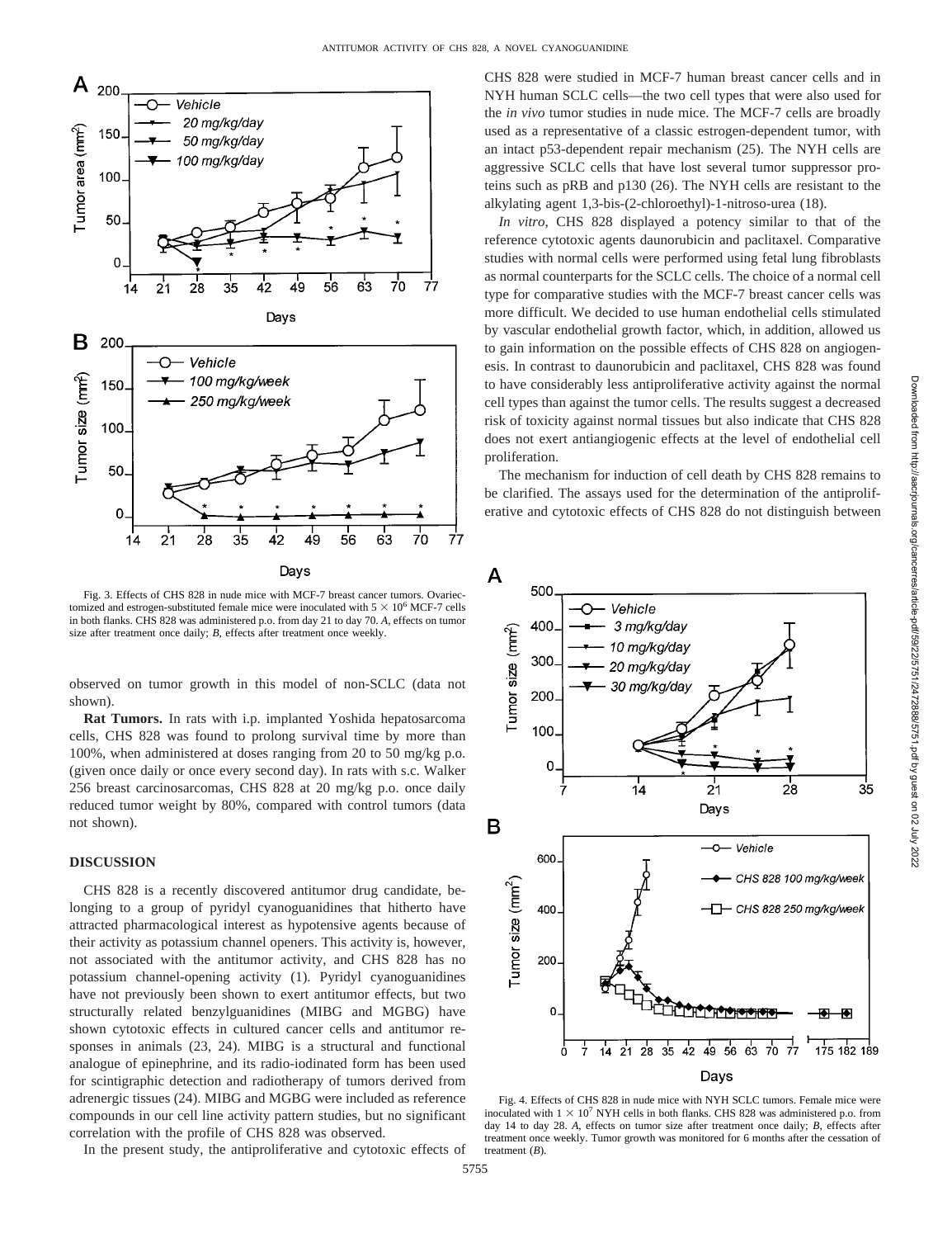Table 4 *Effects of CHS 828 in nude mice with NYH SCLC tumors: comparison with reference antineoplastic compounds*

| Compound                                           | CHS 828                          | Etoposide                         | Paclitaxel                        | Methotrexate           | Cyclophosphamide                  |
|----------------------------------------------------|----------------------------------|-----------------------------------|-----------------------------------|------------------------|-----------------------------------|
| Dose (once daily)<br>Route<br>$T/C$ % <sup>a</sup> | $20 \text{ mg/kg}$<br>p.o.<br>0% | $20 \text{ mg/kg}$<br>p.o.<br>64% | $10 \text{ mg/kg}$<br>s.c.<br>48% | 5 mg/kg<br>p.o.<br>67% | $10 \text{ mg/kg}$<br>p.o.<br>86% |
|                                                    | P < 0.05                         | ns                                | P < 0.05                          | ns                     | <sub>ns</sub>                     |

<sup>a</sup> T/C %: Median tumor area in the treated group/median tumor area in the vehicle group after 14 days of treatment (from day 14 to day 28). (Statistics by Mann Whitney U-test).<br>
<sup>b</sup> ns, not significant.

necrotic and apoptotic cell death. Additional studies, including DNA fragmentation and caspase 3 activity studies, have been undertaken.<sup>3</sup>

When the activity pattern of CHS 828 in a human cell panel (consisting of four sensitive parental cells lines, five drug-resistant sublines with different mechanisms of resistance, and one cell line with primary resistance) was correlated with the activity data from standard chemotherapeutic agents, correlation coefficients were low to medium. Previous studies using this system have shown that anticancer agents with closely related mechanisms of action generally show high correlation coefficients  $(>0.85;$  Refs. 3, 27, 28, 29). These results suggest a potentially new mechanism of action for CHS 828.

The studies in the drug-resistant cell lines indicated no sensitivity of CHS 828 to drug resistance mediated by MRP, GSH, topoisomerase II, or tubulin-associated MDR. CHS 828 was less cytotoxic against the Pgp-overexpressing RPMI 8226/Dox40 cell line than against the parental RPMI 8226/S line. This finding suggested a role for Pgp in protecting the cells from the effects of CHS 828. However, the lack of reversibility of CHS 828 resistance by Pgp-blockers indicates that this is not the case. Measurements of the rate of proliferation during the incubation time showed a slightly reduced rate of proliferation in the doxorubicin-resistant subline compared with the parental cell line, which might, at least to some extent, contribute to the observed difference in sensitivity to CHS 828.

Studies in the RPMI 8226/S cell line showed that CHS 828 induced less cytotoxicity when present in the incubation for only 2 h compared with continuous presence for 72 h. This difference disappeared after taking AUC (concentration  $\times$  time) into account; the AUC indicated that the effect of CHS 828 was dependent on the total exposure rather than on exposure time alone. The fact that even a 2-h incubation with CHS 828 resulted in the induction of cytotoxicity after 72 h of incubation suggests that the activation of cell death pathways by CHS 828 is an early event that does not require prolonged exposure. These results together with the *in vivo* data also suggest that single or intermittent dosing schedules may be sufficient to obtain tumor responses in the clinical setting, at least from a strictly pharmacodynamic point of view.

CHS 828 was tested *in vivo* in a number of animal models, including nude mice xenografted with human cancer cells and rats with transplanted rodent tumors. CHS 828 was active after oral administration in most of the models. In the MCF-7 breast cancer model, a weekly dose of 250 mg/kg had a significant antitumor effect after the first dose, leading to regression of established tumors. The lower weekly dose of 100 mg/kg was less efficient. The daily dosing schedule was associated with significant toxicity at doses that were able to induce tumor regression. Long-term observation of treated animals was not performed because of mortality in both the vehicleand the drug-treated groups after the depletion of the estrogen content of the implanted pellets, which occurred after day 60.

MCF-7 cells seem to be generally refractory to standard chemotherapy when grown as xenografts in nude mice. In a study of drug

activity in xenograft models from the National Cancer Institute (30), a panel of 12 standard drugs encompassing alkylating agents, DNA binders, antimetabolites, and mitotic inhibitors were tested. None of the 12 drugs was found to induce tumor regression in the MCF-7 model.

In accordance with the differences in sensitivity observed *in vitro* between the MCF-7 and NYH cells, NYH tumors in mice were more sensitive to CHS 828 than the MCF-7 tumors were. The weekly dosing schedule was again the most efficient one. A weekly dose of 250 mg/kg induced immediate tumor regression and, in contrast to the MCF-7 tumors, NYH tumors were also very sensitive to 100 mg/kg. Continued regression and no tumor regrowth were seen during a 6-month observation period after the third (and last) dose of CHS 828. No toxic effects of CHS 828 were noted in these experiments. These results are particularly interesting because the NYH xenograft model does not seem to be very sensitive to standard drugs. As shown in the present study, all of the reference chemotherapeutic drugs, including paclitaxel, induce little or no growth inhibition in this model despite being tested at their maximum tolerated doses. The significant tumor regression induced by CHS 828 in these xenograft models is, therefore, encouraging.

CHS 828 was also tested in nude mice bearing H-460 non-small cell lung tumors. These cells had previously shown sensitivity to CHS 828 *in vitro*, comparable with that seen with the MCF-7 cells (results not shown). Surprisingly, no effect of CHS 828 was seen on H-460 tumor growth in the nude mice. The reason for this treatment failure is not clear, but it may be associated with the aggressive growth rate of the tumors, which severely limits the life span of the animals and reduces the treatment time to a few weeks (starting at the time of inoculation of the tumor cells).

CHS 828 showed a substantial antitumor activity against rodent tumors, both in the form of i.p.-implanted Yoshida hepatosarcoma cells (ascitic tumors) and s.c.-growing Walker 256 breast carcinosarcomas.

The toxicological profile of CHS 828 is currently under investigation in rodents and dogs. The predominant toxicity seems to be gastrointestinal irritation with mucositis, diarrhea, and vomiting. In genotoxicity tests, CHS 828 has not shown any mutagenic or clastogenic effects.

In conclusion, CHS 828 is a new antineoplastic agent with a broad spectrum of activity against a variety of human cancer cells, including multidrug resistant cells. The mechanism of action of CHS 828 is still unknown, but it seems to be different from that of currently used chemotherapeutic agents. CHS 828 is presently in Phase I clinical studies.

# **REFERENCES**

- 1. Schou, C., Ottosen, E. R., Björkling, F., Latini, S., Hjarnaa, P. V., Bramm, E., and Binderup, L. Novel cyanoguanidines with potent oral antitumour activity. Bioorg. & Med. Chem. Lett., *7:* 3095–3100, 1997.
- 2. Petersen, H. J., Kærgaard Nielsen, C., and Arrigoni-Martelli, E. Synthesis and hypotensive activity of *N*-alkyl-*N*"-cyano-*N'*-pyridylguanidines. J. Med. Chem., 21: 773–781, 1978.
- 3. Dhar, S., Nygren, P., Csoka, K., Botling, J., Nilsson, K., and Larsson, R. Anti-cancer drug characterisation using a human cell line panel representing defined types of drug resistance. Br. J. Cancer, *74:* 888–896, 1996.

<sup>3</sup> P. Martinsson, G. Liminga, E. Jonsson, S. Ekelund, J. Gullbo, S. Dhar, A. Lukinius, M. De La Torre, L. Binderup, and R. Larsson. A novel cyanoguanidine compound with potent anti-tumor activity induces programmed cell death with unusual features, manuscript in preparation.